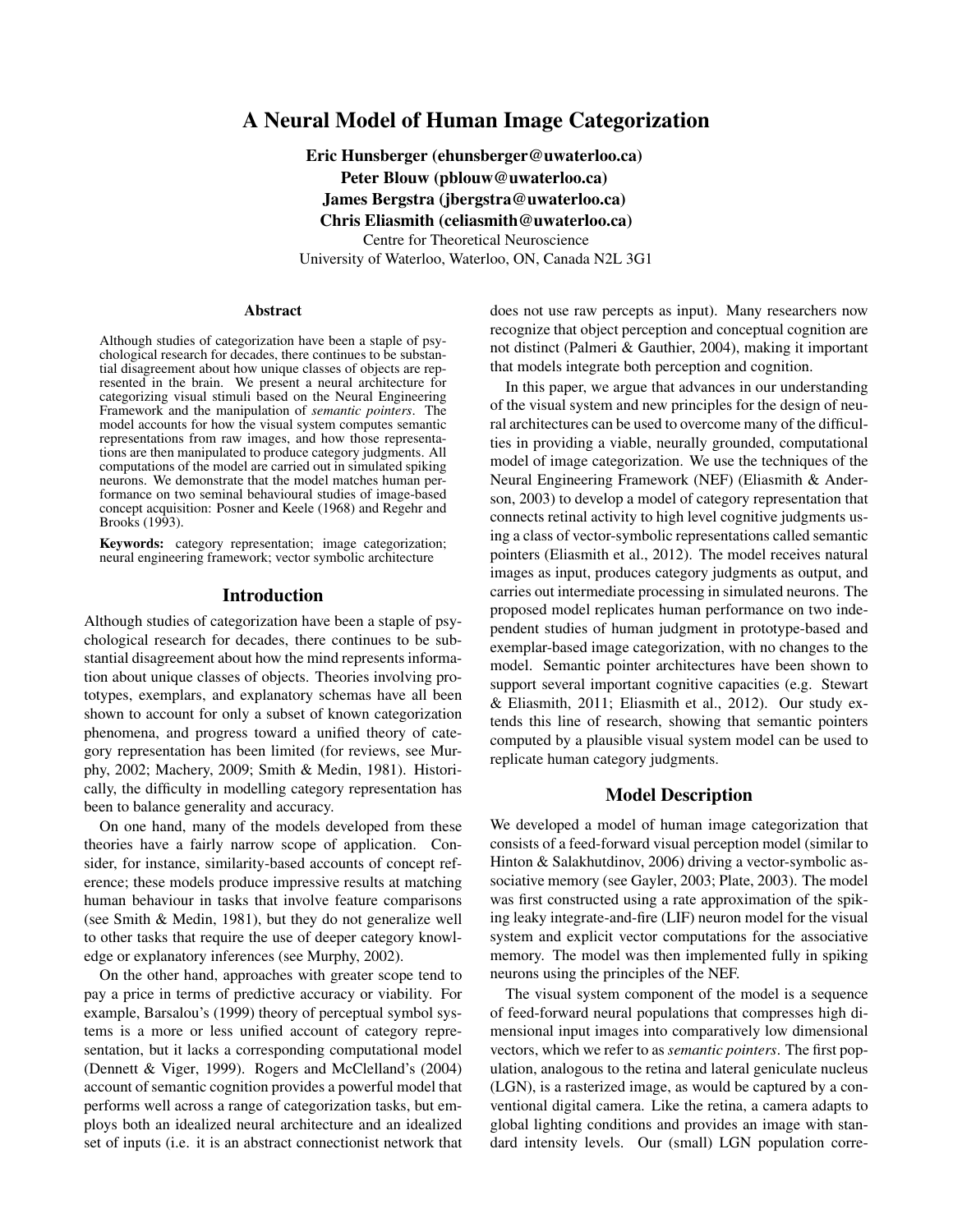sponds to a square  $30 \times 30$  image region that is best compared to a small portion from the centre of the visual field. The second population, analogous to visual area V1, comprises 2500 neurons with local connectivity: each neuron responds to a randomly chosen  $9 \times 9$  patch in LGN. Neurons in the third  $(V2)$ , fourth  $(V4)$ , and fifth (inferotemporal  $(IT)$ ) cortex) populations (with size 900, 400, and 225 respectively) are connected to all neurons in the previous population. The activation pattern in the fifth population (with latency similar to visual area IT) is the semantic pointer representing the image stimulus. Representations generated in this manner are stored in an associative memory as category exemplars (during training), and used to probe the associative memory to yield a category judgment during testing (see Figure 2).

#### Adaptation to Natural Images

A large fraction of neuron cells in visual area V1 are well modelled as luminance edge detectors (Hubel & Wiesel, 1968; DiCarlo, Zoccolan, & Rust, 2012). There is mounting evidence that visual system neurons behave as they do because they continuously adapt to statistical patterns in visual stimuli (Olshausen & Field, 1996; Hyvärinen, 2009). Computer vision systems inspired by principles of adaptation to unlabelled visual images are among the best-performing computer vision systems, and reproduce several phenomena discovered by electrode recordings (Lee, Ekanadham, & Ng, 2008; Le et al., 2012). One strategy for adaptation to unlabelled images is the *autoencoder* (Ackley, Hinton, & Sejnowski, 1985; Rumelhart, Hinton, & Williams, 1985), which was first applied to images by Cottrell, Munro, and Zipser (1987).

The connection weights of our visual system model were trained as a deep autoencoder, with an additional  $\ell_1$  penalty on the hidden node activation rates to model the energy cost of spiking and encourage sparser activation patterns. The objective function for one layer is given by

$$
O = \frac{1}{K} \sum_{i,k} \left( x_i^{(k)} - y_i^{(k)} \right)^2 + \lambda \sum_j |q_j - \rho| \tag{1}
$$

where  $x_i^{(k)}$  $j_i^{(k)}$  is the value of visual node *i* for example *k*,  $y_i^{(k)}$  $\int_{i}^{(k)}$  is the autoencoder's reconstruction of node *i* example  $k$ ,  $q_j$  is a running average of the activation of hidden node *j*, and λ and ρ control the importance of sparsity and the desired sparsity level, respectively. Uniquely, our autoencoder used an LIF response function as the feature activation function.

The autoencoder was trained on random  $30 \times 30$  natural image patches chosen from the first 10 images of the van Hateren Natural Image Database (van Hateren & van der Schaaf, 1998). with each patch normalized to zero mean and unit variance. We trained only on un-whitened images, which contain the full spectrum of spatial frequencies. We found that whitening was not required to extract Gabor-like filters from the statistics of the natural images (Figure 1), and was in fact undesirable since it removed some low-frequency features important for classification.



Figure 1: Filters from the first layer of the visual system, after autoencoder training on natural images. Like neurons in area V1, our model neurons detect luminance edges at a variety of frequencies and orientations.

Like Hinton and Salakhutdinov (2006), each layer of the autoencoder was pretrained individually; however, layers were pretrained as autoencoders, not restricted Boltzmann machines, allowing us to use an LIF response function for the neuron nonlinearity. The layers were then combined into a deep autoencoder and trained together using backpropagation.

#### Semantic Pointers: Memory and Retrieval

We refer to the vectors processed by the model as semantic pointers because they function as compressed symbol-like representations that encode the statistically relevant aspects of the information they represent (Eliasmith, in press). In the non-visual component of the architecture, semantic pointers representing the compressed images are bound with category labels using the mathematical operation of circular convolution (see e.g. Plate, 2003). Subsequently, the bound representations are added to the memory via superposition. This process is captured formally by Equation 2:

$$
M = \sum_{i=1}^{N} (P_i * L_i)
$$
 (2)

where  $P_i$  is a semantic pointer produced by the visual system from the  $i^{\text{th}}$  raw image,  $L_i$  is a vector representing the category label associated with the image, *M* is the memory pointer, and ∗ is the circular convolution operator.

Once the memory is built up with a number of learned category exemplars, it can be used to produce categorization judgments in response to novel input images via the use of an inverse of the convolution operation. This inverse operation probes the memory for the category label that is most likely to fit the input image on the basis of prior learning. As a whole, the categorization process conforms to the following mathematical description:

$$
c = \operatorname{argmax}_{c} \left[ \left( P^{-1} * M \right) \cdot L_{c} \right] \tag{3}
$$

where  $c$  refers to the resulting category judgment,  $P^{-1}$  refers to the pseudoinverse of the semantic pointer corresponding to the test image,  $L_c$  refers to the label pointer of category  $c$ , and  $a \cdot b$  refers to the dot product of  $a$  and  $b$ . For the rate model, these operations were implemented directly in vectors; for the spiking model, the operations were implemented in spiking LIF neurons using the NEF.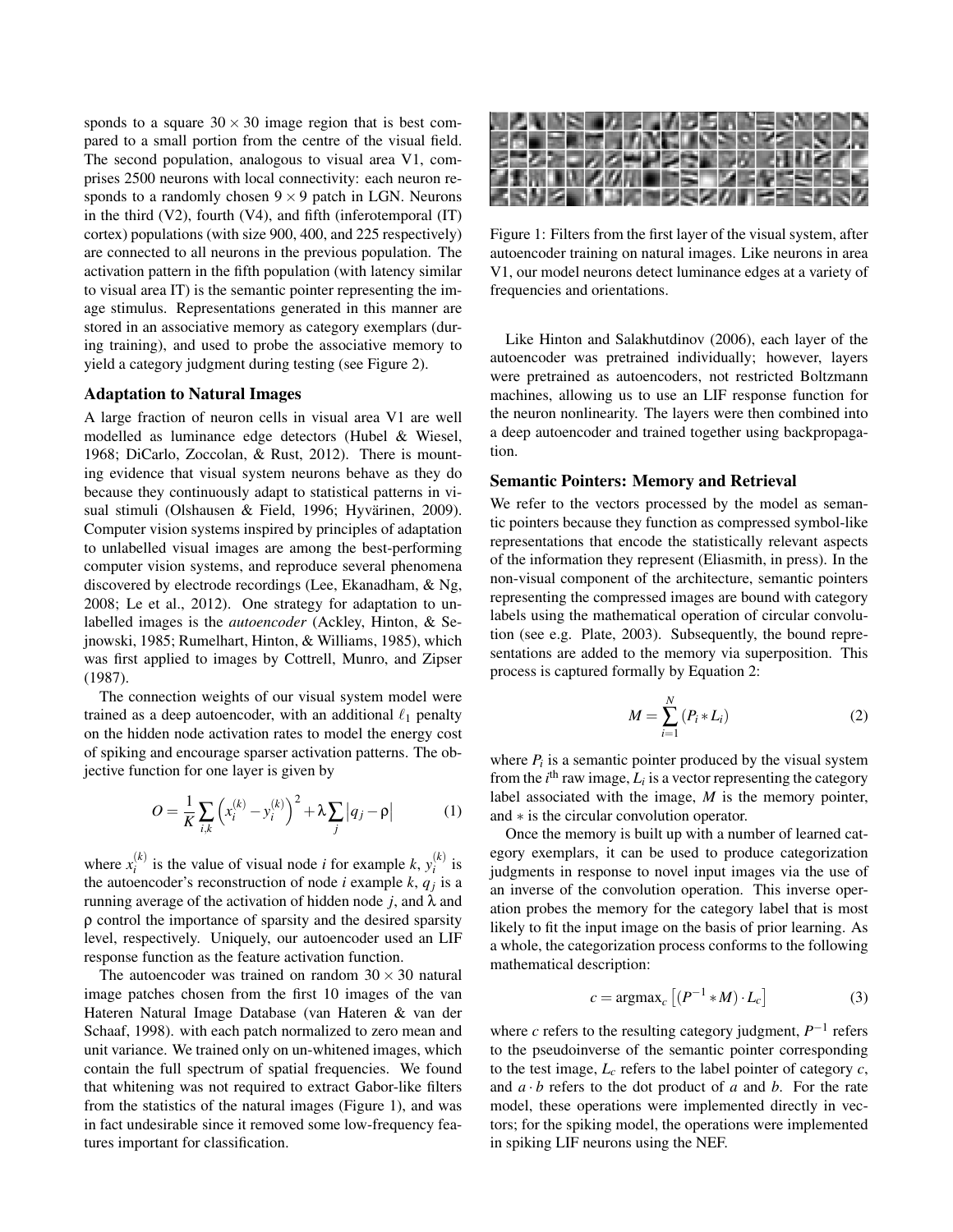

Figure 2: The schematic of our visual categorization model has three components. *Left:* The visual system comprises four populations of leaky integrate-and-fire neurons corresponding to the LGN, visual areas V1, V2, V4, and IT, which we take to represent a semantic pointer. The connections between these populations are adapted to natural scene statistics by unsupervised learning. *Upper Right:* The memory of our model is encoded as a single semantic pointer, which is the sum of several labelled training patterns (three are shown here). Labels have been bound to their corresponding image representations through the mathematical operation of circular convolution. *Lower Right:* At test time, our model labels visual stimuli by deconvolving the activity patterns of IT with the memory vector, and matching the result against several possible label decisions.

In short, the model builds category representations by storing compressed and labelled percepts, and produces categorization judgments by evaluating the similarity between an input percept and the exemplars stored in memory. However, since all labelled percepts are compressed into the same vector, there is significant interaction between stored percepts; this can be likened to creating a prototype based on the percepts. The model categorization system thus falls part way in between pure exemplar-based categorization and pure prototype-based categorization; it has elements of both.

## Experiment 1: Prototype-based Categorization

To account for the sort of phenomena that have traditionally motivated prototype theories of category representation, we tested the model on a task from Posner & Keele's (1968) classic study of pattern classification. We chose to model Experiment 3 of the study, which was designed to test whether human subjects are learning about class prototypes when they only ever see distorted examples. In the study, subjects are trained to classify classify random dot patterns into three mutually exclusive categories. Each pattern consists of nine dots dispersed over a  $30 \times 30$  grid, with each dot occupying one cell in the grid. The patterns used for training are generated from three prototypes; each training pattern is created by choosing a prototype pattern, and moving each dot according to a random distortion rule (see Figure 3.) Thirty (30) subjects were trained by corrective feedback to classify twelve 'high distortion' patterns (four from each category). After training, the subjects were asked to classify twenty-four patterns without feedback: patterns from the training phase (2 per prototype, 6 total), the prototype patterns (3), prototype patterns with a smaller degree of distortion (6), new highly distorted prototype patterns (6), and entirely random new patterns (3). Subjects were tested on these patterns on two consecutive days, in terms of both accuracy and reaction time.

The protocol for evaluating our categorization model was nearly identical. We presented the model with the twelve training images, and it stored the semantic pointers associated with the labels and the images into the model's memory (see Figure 2). Then we presented our model with each of the twenty-four testing patterns. Figure 4 compares the accuracy of our model to the classification accuracy of the human subjects. Since our model lacks motor output, we did not evaluate it on reaction time. Figure 4 shows the results of our model; in sum, the model performs much like the human subjects.

### Experiment 2: Exemplar-based Categorization

To account for effects more commonly aligned with exemplar theories of category representation, we tested the model on a task from Regehr & Brook's (1993) study of the comparative influence of analytic and non-analytic processes on categorization behaviour. The study involves a number of experiments in which subjects are asked to classify simple drawings of imaginary animals into one of two categories. The animals all possess an analytic structure that varies along five binary dimensions (e.g. a round vs. angular body), but the exact perceptual manifestation of a particular dimension value (i.e.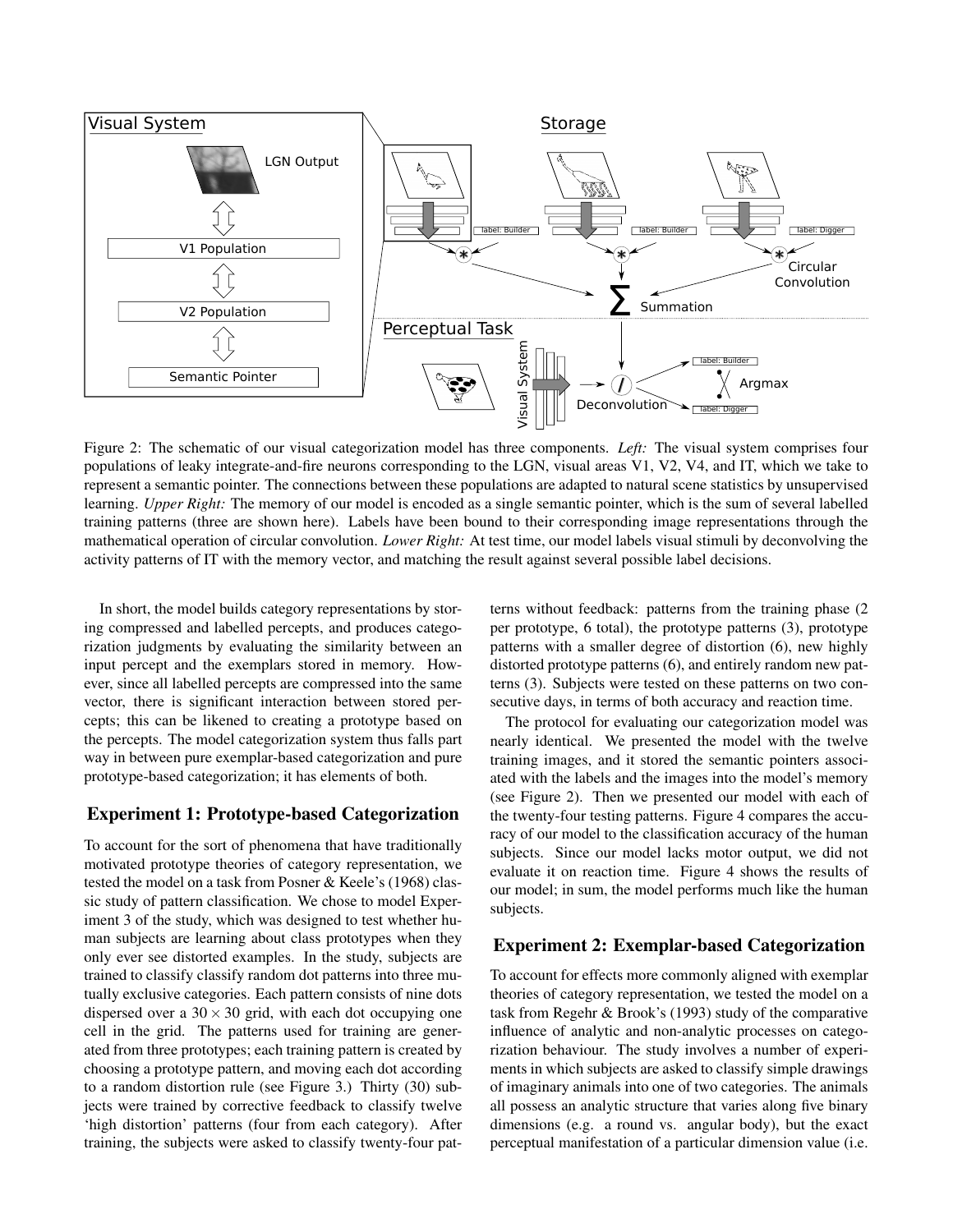### Prototype Low Distortion High Distortion



Figure 3: Sample stimuli for Experiment 1, modelling a classic study by Posner & Keele (1968). The dot patterns are created by distorting three randomly drawn prototype images (*left*) with low (*centre*) and high (*right*) levels of noise. Subjects are trained to classify a set of twelve high-distortion patterns and tested without feedback on the same prototypes at different distortion levels.

feature) can vary across animals. For example, two animals might have round bodies, and thus be analytically equivalent to some extent, but the actual roundness of their respective bodies might be quite distinct (see Figure 5). This allows for the construction of stimuli sets that possess drawings that are analytically equivalent but perceptually dissimilar, along with drawings that are analytically distinct but perceptually similar. By training subjects through corrective feedback to classify these images into categories defined by an analytic rule, Regehr & Brooks were able to test hypotheses regarding the relative importance of perceptual similarity and analytic structure during categorization.

In the experiment 1C of Regehr & Brooks' study, 32 subjects are placed into one of two conditions and then trained to classify a set of eight images into two categories. For subjects in the first condition, the perceptual manifestations of a given dimension are constant across the images (See Figure 5, left). For subjects in the second condition, the perceptual manifestations of a given dimension vary across images (See Figure 5, right). Every subject was trained to learn one of four labelling rules based on analytic structure. The rules had the form: An image is a 'builder' if it has at least two of X, Y, and spots, otherwise it is a 'digger'. The criteria X and Y referred to things like "long neck", "angular body", "short legs" and so on (see Regehr & Brooks, 1993, for details). Training occurs through corrective feedback and is considered complete after five runs through the image set.

During the transfer phase of the experiment, subjects are asked to classify a set of sixteen images, eight of which are from the training set and eight of which are qualitatively similar, but new. The new images have been designed to pair up with a specific training image, and only differ on the dimension of "spots on body." Half of the new images belong in the same category as their twin from the training set, while the other new images have a different category from their twin. The idea motivating this experimental design is that if sub-



Figure 4: Comparison of human and model performance for Experiment 1. The model is able to account for human results when presented with the schema, low distortion  $(5)$ , and high distortion (7) patterns. Occasional random errors by human subjects may explain the discrepancy on training examples. Error bars indicate 95% confidence intervals. Human data from Posner & Keele (1968).

jects attend primarily to the analytic structure of the images during testing, then they should make relatively few errors on the new bad transfer items (because both analytic structure and perceptual similarity favour the correct judgment). Alternatively, if subjects attend primarily to similarity to past exemplars, then they should make relatively more errors on the bad transfer items (because perceptual similarity and analytic structure favour opposing judgments). The study is designed to test the effect of appearance on subjects' use of structural vs. perceptual mental representations.

We model experiment 1C of Regehr & Brooks' study with the same model that we used in Experiment 1. We presented our model with the same eight training images used in the original experiment (though downsampled to fit in a  $30 \times 30$ patch), drawn either in the composite style or in the individuated style. The semantic pointers created by the visual system, together with semantic pointers for the corresponding image labels, were stored into the model's memory, as described by Equation 2 shown in Figure 2. We tested the representations of our visual system by classifying the goodtransfer and bad-transfer test images, as well as the original training images. The accuracy of our model in each case is presented in Figure 6. Our model provides a good match to human performance, and replicates the effect that perceptually individuated stimuli foster substantially different error profiles than perceptually un-individuated stimuli.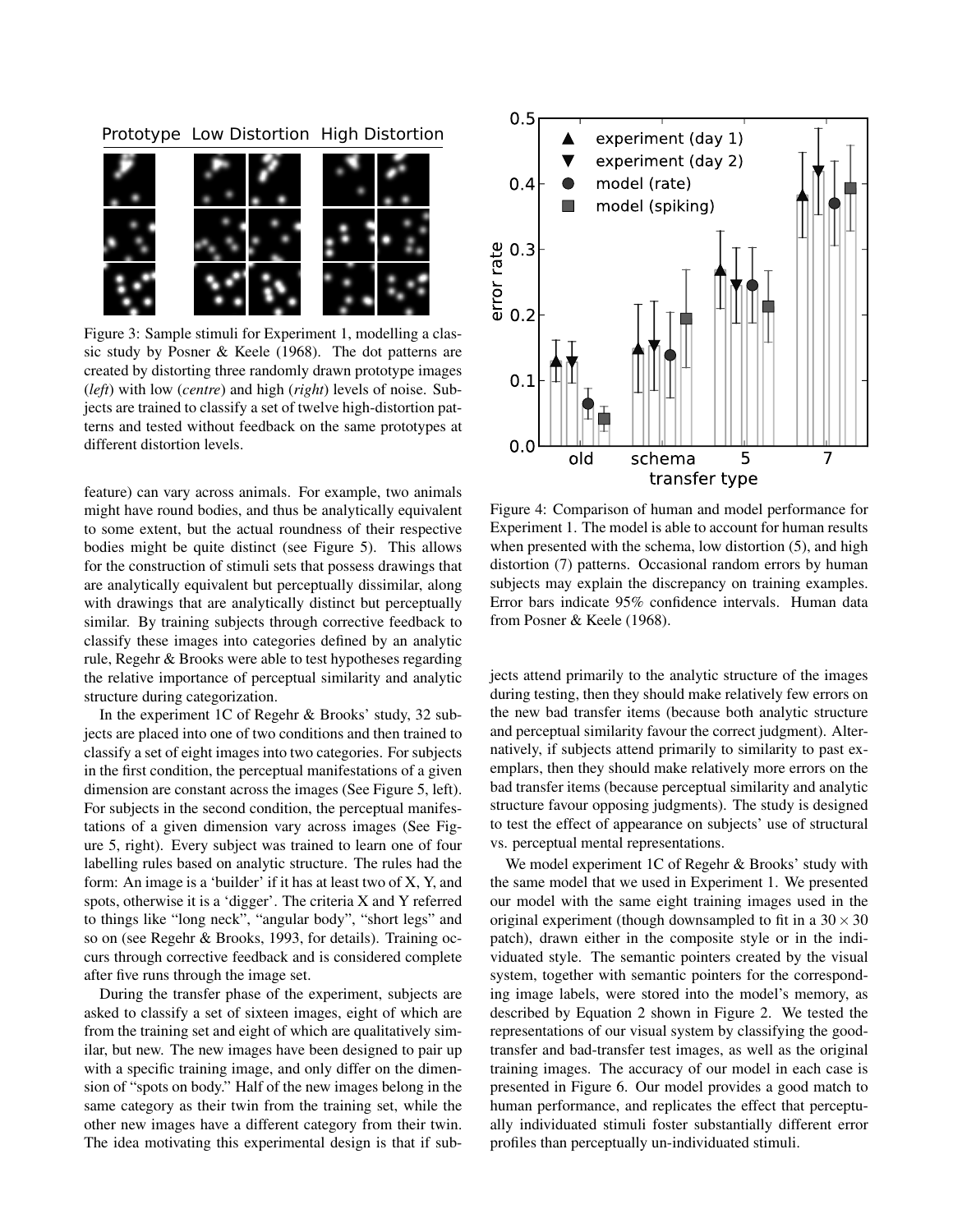

Figure 5: Sample stimuli for Experiment 2, modelling experiment 1C of Regehr and Brooks (1993). *(Left)* Images are composed of interchangeable (composite) feature manifestations. *(Right)* Images expressing the same attributes are drawn in a more coherent (individuated) style. Regehr & Brooks (1993) drew a distinction between *good transfer* and *bad transfer* test stimuli. A test stimulus is a good transfer case when the addition or removal of spots matches a training case with the same label, and a bad transfer case if adding or removing spots matches a training case with the opposite label. (Adapted from Regehr & Brooks (1993) Figure 2A).



Figure 6: Comparison of human and model performance for Experiment 2. Our model accounts for the key difference in human performance on the good transfer (GT) versus bad transfer (BT) pairs for the individuated stimuli. Error bars indicate 95% confidence intervals. Human data from Regehr & Brooks (1993).

### **Discussion**

Posner & Keele's (1968) study is considered to be seminal in the development of prototype theory, and the result that subjects categorize the training patterns and prototype patterns equally well is taken to indicate that the subjects are abstracting information about the prototypes during the training phase. Our model's replication of this performance provides good evidence that our approach is capable accounting for the sort of prototype effects that the study uncovered. Interestingly, the spiking version of the model performs slightly worse than humans on the prototypes, indicating that it might be performing a more exemplar-based classification. However, we hypothesize that adding more neurons to the associative memory will attenuate this effect.

Regehr & Brooks' (1993) study is more easily located in the tradition of exemplar theories of category representation. The fact that the model replicates the effects of interference from exemplar memories on more analytic categorization approaches suggests that it is well-equipped to deal exemplarbased phenomena. Moreover, the architecture of the model almost trivially assures that this is true—the contents of the associative memory essentially are exemplars produced from visual experience. It is thus reasonable to expect that phenomena found in studies using different kinds exemplars will be reproducible with the model.

Overall, the results of the simulations indicate that our model is able to account for an important set of phenomena closely associated with exemplar and prototype theories of category representation. The fact that the simulation employs a neural architecture for all stages of processing, and that it begins with raw image input, provides an important contribution to the current literature.

However, the model has several limitations as it stands. Nevertheless, we believe it is reasonable to expect that the architecture is capable of capturing an even wider range of phenomena. We identify two requirements of scaling that an architecture utilizing semantic pointers can likely achieve.

For one, it is possible to incorporate a more realistic account of category learning into the model. In the actual experiments, subjects learn the relevant categories through corrective feedback, and the feedback process continues either for a set number of trials, or until the subjects can accurately classify all of the items without error. By comparison, our model learns by memorizing a set of training images labelled with the correct category. In the model, the label/image relationships are forgotten when the model is shown another set of stimuli. However, the recent development of methods for introducing biologically plausible learning rules into the neural framework we employ indicates that this simplification could be removed in the future. Other cognitive models that make use of semantic pointers have already incorporated a form of reinforcement learning using such rules (e.g. Eliasmith et al., 2012).

Second, we believe it is possible to account for a broader range of categorization phenomena. The architectural prin